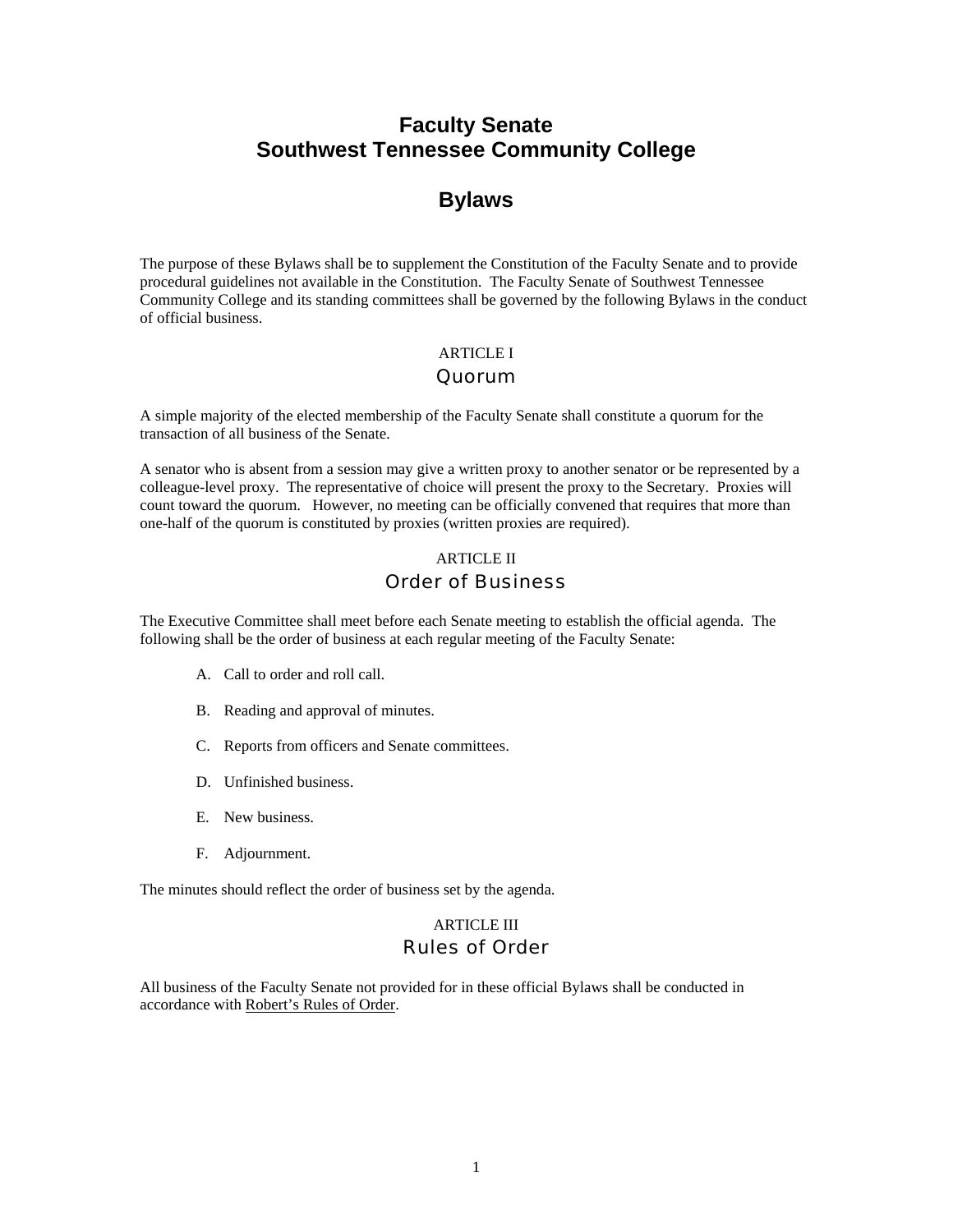# ARTICLE IV Amendment Procedures

## **A. Initiation**

The Bylaws may be altered by an initiatory procedure begun in either of the following ways:

- 1. By a petition signed by fifteen (15) full-time faculty members.
- 2. Through a proposal supported by one-third (1/3) of the Faculty Senate members.

## **B. Ratification**

Any amendments shall be adopted and ratified by a majority of the Faculty Senate members present in an official Senate meeting to be held no sooner than one week after the initiatory procedure has been completed.

# ARTICLE V Faculty Senate Standing Committees

The Senate shall establish committees to study and make reports on matters of concern to the college faculty. *Ad hoc* committees created by the Senate become committees of the Senate, receive their authority from the Senate, and shall report their findings and make recommendations to the Senate. Although the Senate Executive Committee appoints the faculty members who serve on the Senate committees, these committees receive their authority from the President of the College.

The Curriculum Committee and the Readmission Appeals Committee, which are college standing committees, report their recommendations concurrently to the SEC and to the Provost. The standing committees of the Senate report directly to the Senate.

Membership and Procedures

## **Membership**

 Full-time faculty members who serve as part of the regular faculty at a level of department chair or below will be eligible to be appointed by the Senate Executive Committee (SEC) to serve on Senate committees. Committee chairs will be faculty members elected to the position by the committee. First-year faculty members are not eligible to serve on Senate committees. Initial committee meetings will be called by the President of the Faculty Senate or designee. Some committees may include non faculty members, not to exceed the number specified in the Constitution (Article XII).

### Committee Meeting

 Meetings of Senate committees will be open to all interested persons. Committee chairpersons shall send notification of all committee meetings, along with the agenda, to the President of the Faculty Senate, and the Provost.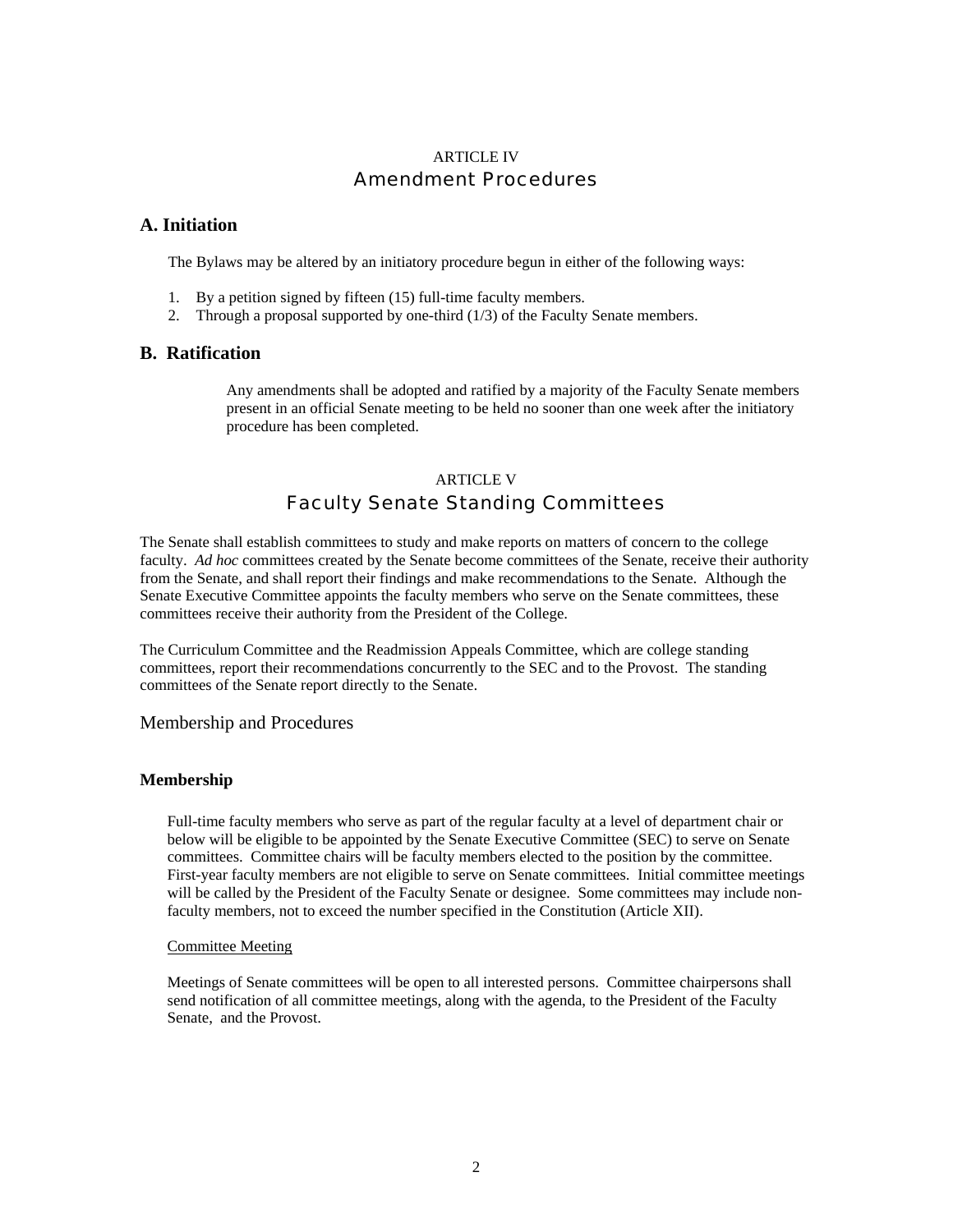### Quorum

A simple majority of the membership of the committee shall constitute a quorum for transacting business.

#### Proxy

 If a committee member cannot attend a committee meeting, then he/she should make arrangements to be represented by a colleague-level proxy. The chairperson of the committee will recognize the proxy upon receipt of a written authorization from the committee member.

#### Requests for Committee Action

 Requests for committee action should be sent to the President of the Senate. The SEC will review each action request and, if necessary, forward the request to the appropriate committee.

This section should not be construed as in any way preventing a faculty committee from initiating inquiries, reports, and recommendations.

#### Committee Action

Committee action shall be rendered by means of a vote of the committee members with a simple majority being sufficient to pass motions. Minority opinions and reports may be included as part of the materials to be forwarded to the next step in the chain of command. The chair of the committee will vote only in the event of a tie.

#### Committee Recommendations

All committee reports and recommendations to the President of the College or his/her designee will be channeled through the SEC. The SEC and other senators may attach supporting or unfavorable arguments to committee reports but may not alter the contents of the reports.

Exceptions to this rule are that recommendations of the Curriculum Committee and the Readmission Appeals Committee will be submitted concurrently to the SEC and the Provost.

#### Minutes

The chairperson shall arrange to keep a written record of the transactions that occur during a committee meeting. Copies of the minutes and other appropriate documents shall be posted to the Senate Web site and sent to the membership of the committee, the President of the Faculty Senate, and the Provost.

#### Excused Absences

The chairperson of the Senate committee shall have the authority to grant excused absences to committee members. The chairperson may not remove or permanently excuse a committee member from service. Only the Senate President may alter the makeup of an established Senate committee.

### Annual Report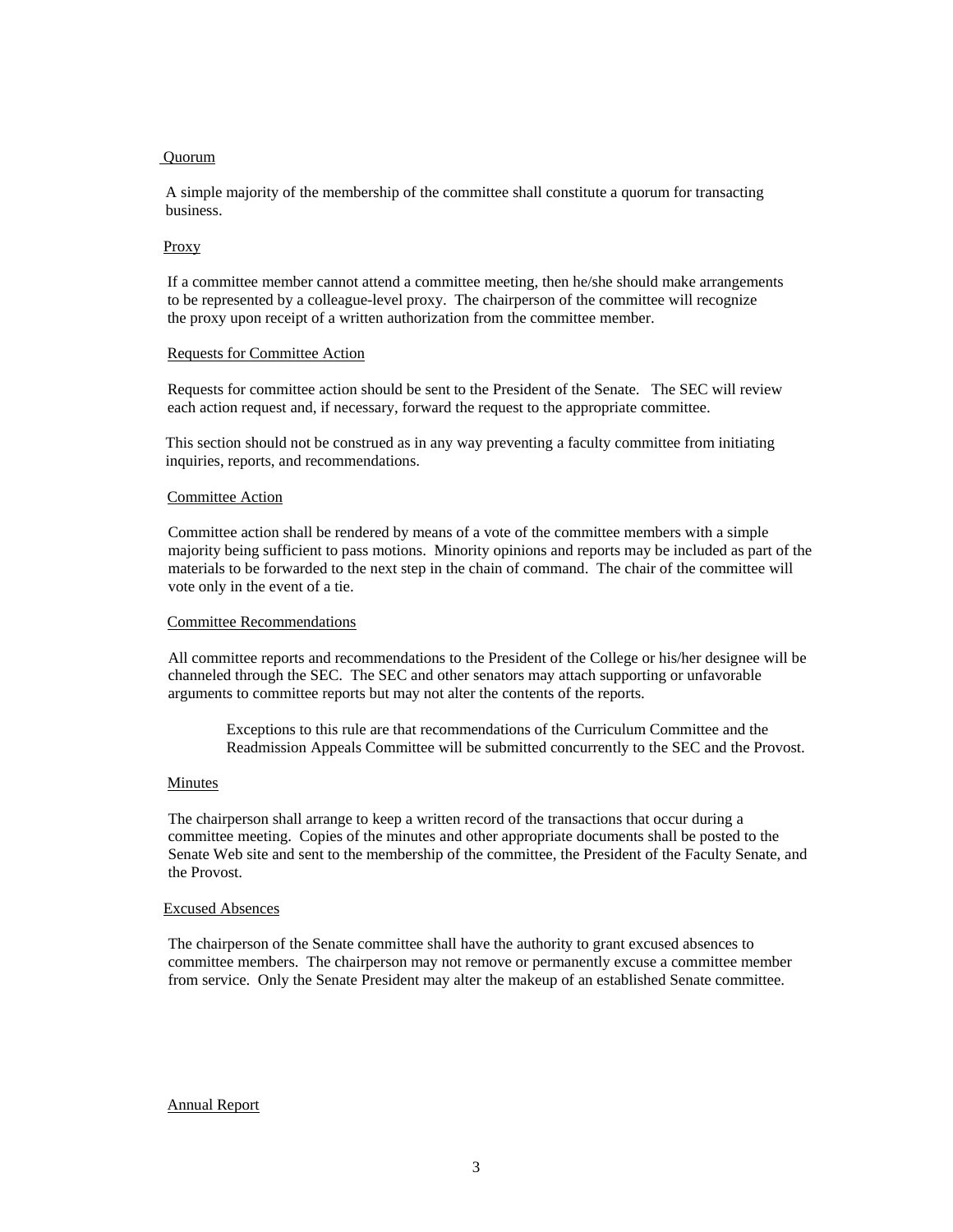The committee chairperson will prepare an annual report for the SEC which will be forwarded to the Provost and to the President of the College. Copies of the report will also be distributed to the membership of the committee.

## **A. Duties of the Senate Executive Committee**

The Senate Executive Committee members cannot serve on other standing committees of the Senate. The SEC shall have general supervision of Senate business between regular Senate sessions. The SEC shall have the power to act on behalf of the Senate. Such actions shall be reported to the Senate in writing as soon as possible after the SEC has acted. Actions taken by the SEC shall not conflict with actions taken by the Senate.

The Senate Executive Committee will usually meet as necessary to carry out the following duties:

- 1. Prepare the agenda for meetings of the Faculty Senate
- 2. Establish or eliminate special committees
- 3. Appoint faculty members to Faculty Senate committees and approve recommendations for student, staff, and student services members
- 4. Recommend the appointment of faculty members to administrative and college-wide Committees when appropriate
- 5. Receive and hear action requests/concerns from the faculty
- 6. Channel requests for action to appropriate committees
- 7. Monitor the progress of committee work and receive committee reports and recommendations before transmittal to the President and/or the Provost

# Standing Committees of the Faculty Senate

### **Senate Executive Committee**

Committee shall consist of the officers of the Senate. **Faculty Handbook Committee**

> The membership of the Faculty Handbook Committee shall consist of seven faculty members. The committee will have the total responsibility of reviewing and revising the Faculty Handbook, and submitting recommendations to the Faculty Senate of the necessary changes.

### **Committee on Academic Matters**

The membership of the Committee on Academic Matters will consist of nine faculty members, one staff member, one student member, and one representative of the Provost.

This committee shall be concerned with academic policies and procedures, including but not necessarily limited to: college grades and marks; method of calculating student GPA; admission, retention, and attendance standards; procedures for the appeal of grades, academic suspensions and dismissals; testing and other classroom activities; academic advisement; and the Southwest Library.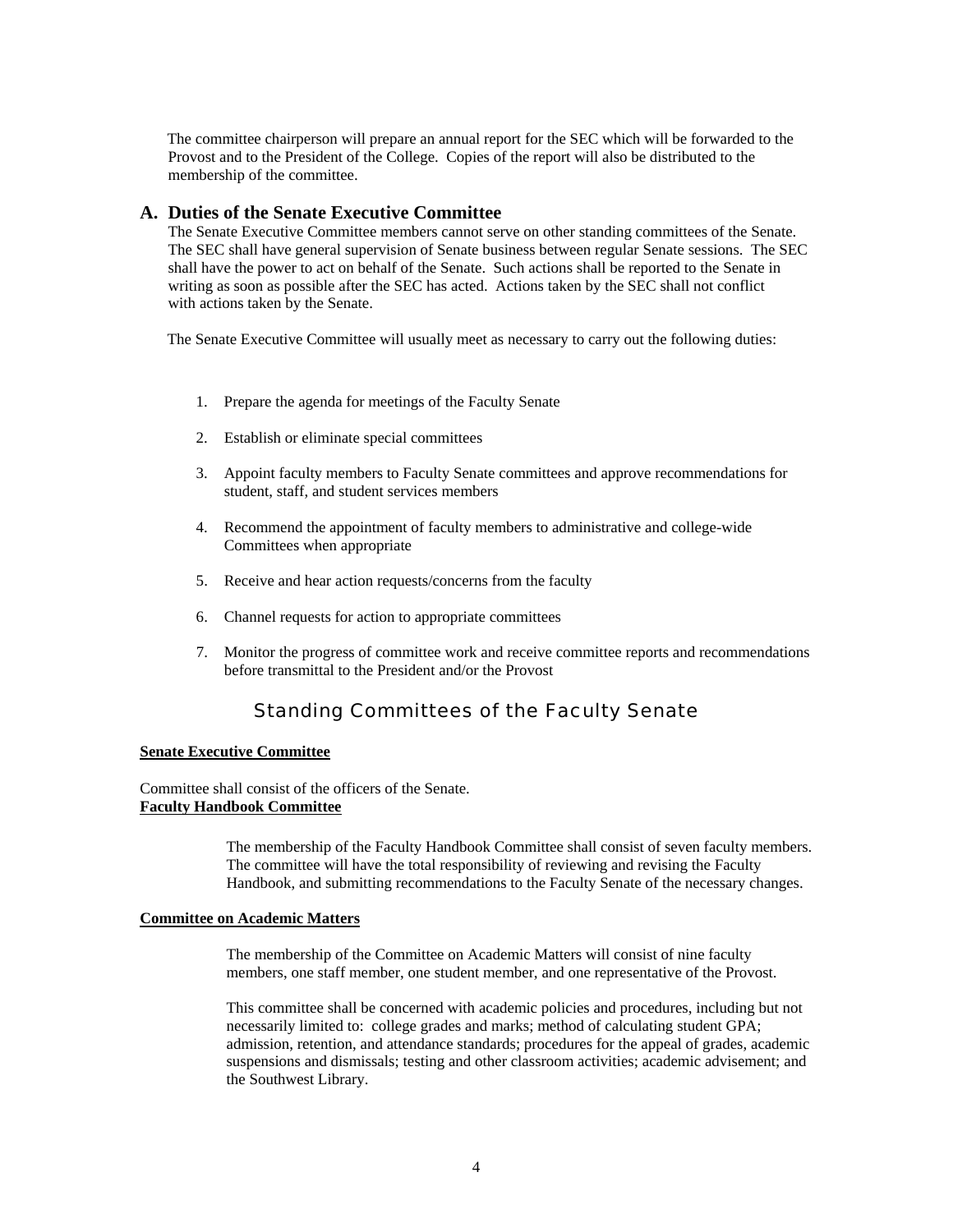### **Committee on Faculty Development and Evaluation**

The membership of the Committee on Faculty Development and Evaluation shall consist of ten faculty members and one representative of the Provost.

This committee shall develop and recommend in-service training programs for faculty and encourage faculty participation in off-campus workshops. In addition, this committee shall deal with tools and procedures for faculty evaluation, consider faculty concerns arising from the use of evaluative tools and procedures, and recommend changes to the Provost. The committee will work with administrative officers and staff as necessary to expedite the business of the committee.

#### **Faculty Welfare**

The membership of the Faculty Welfare Committee shall consist of fifteen faculty members.

This committee shall initiate, address, and make appropriate recommendations relating to the improvement of faculty morale including, but not necessarily limited to academic freedom and responsibility, faculty salaries and other benefits, and faculty grievance procedures.

## **Grade Appeals Committee**

The membership of the Grades Appeals Committee shall consist of seven faculty members and one representative of the Provost.

The Grade Appeals Committee shall address student appeal of grades and the appeal process that is specified in Southwest Tennessee Community College Policy on Grade Appeals.

#### **Election Committee**

The membership of the Election Committee shall consist of five faculty members. The Election Committee shall be chaired by the Vice-President of the Senate and include two members who are serving in their first Senate term and two members who are serving in their second Senate term. The Senate Executive Committee shall appoint the members of the Election Committee.

The Election Committee shall seek faculty candidates for divisional representatives of the Senate and conduct the election of these senators.

The Election Committee shall arrange for designated polling sites at each campus or teaching center and/or administer the online voting process.

### **B. Reporting Relationships Between Senate and Administration**

#### Provost-Executive Vice-President for Academic and Student Affairs

As indicated previously, the work of the Senate committees is to be channeled through the Senate Executive Committee. The SEC has the responsibility of forwarding committee reports and recommendations to the Provost. The Provost will inform the President of the Faculty Senate in writing (with a copy to the committee chairperson) of the planned course of action for addressing the recommendations including a time frame within which a final decision will be made. If the Provost's decision is negative with regard to any recommendations falling within his or her authority, the Provost will inform the President of the Faculty Senate in writing (with a copy to the committee chairperson) as to the rationale for the negative decision.